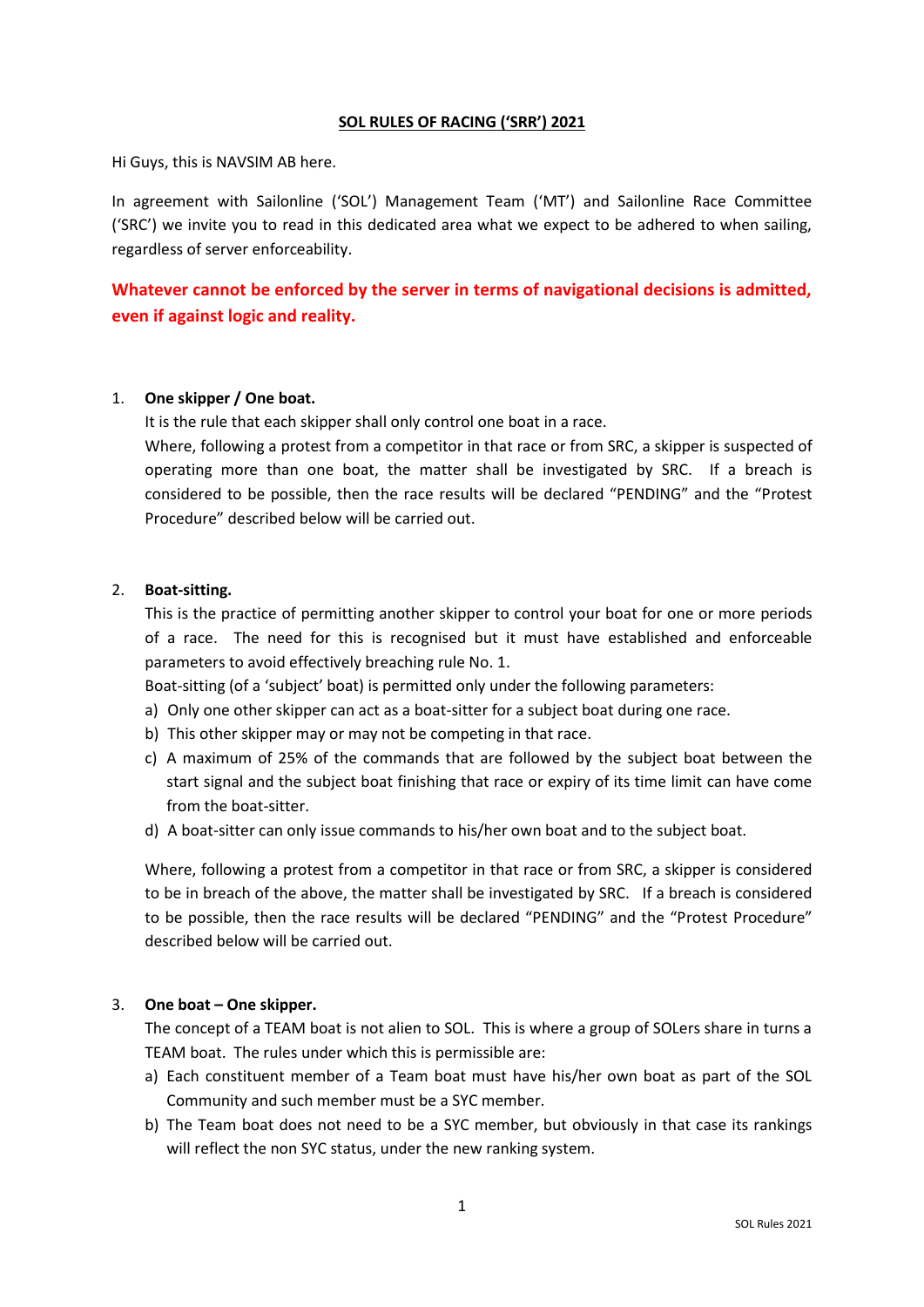- c) The constituent members of a Team boat and its name are declared in the Forum in the Section SRC/Races. The scope of Teaming up (specific series or single race) must be declared. (New scope = new declaration/thread.)
- d) Crew changes are not allowed during a race. They are allowed in between races of a series, and the change must be reported in the same Forum section under a new thread.
- e) If a Team boat is entered in a race then the constituent members may not enter their individual boat in that race.
- f) Prior to official racing each Team member can participate in a Practice Race with their own boat.
- g) The TEAM boat name should be TEAM\*\*\*\*\* to make it clear that it is a team boat.

Where, following a protest from a competitor in that race or from SRC, a Team boat is considered to be in breach of the above, the matter shall be investigated by SRC. If a breach is considered to be possible, then the race results will be declared "PENDING" and the "Protest Procedure" described below will be carried out.

# 4. **3 rd Party Software**

With effect from  $1<sup>st</sup>$  January 2017, the use of  $3<sup>rd</sup>$  Party software to send, edit or delete commands to a boat while racing is only permitted when both of the following conditions are satisfied:

- a) The commands are issued by the skipper, a team member or a boat-sitter.
- b) The commands are sent to the server as soon as possible after being initiated.

Where, following a protest from a competitor in that race or from SRC, a skipper is suspected of breaching this rule the matter shall be investigated by SRC. If a breach is considered to be possible then the race results will be declared "PENDING" and the "PROTEST PROCEDURE" described below will be carried out.

Access to the SOL server may be offered to investigate the allegation; this will be conducted by authorised technicians who will provide an expert written report to both parties and the protest committee prior to any hearing on their findings.

### **5. Sneaky Little Island (SLI) – Jumping**

Because the server moves each boat in leaps (i.e. digitally and not analogue) it can happen that a boat, if travelling fast enough and where the land is narrow, jumps the land.

This is alien to sailing but it can happen under the present server parameters.

The server is being tuned to prevent this happening and so we should revert to being stranded (a barbeque) when hitting land; however perfection is difficult and the impossible may occasionally occur. SLI jumping is undertaken at a competitor's risk.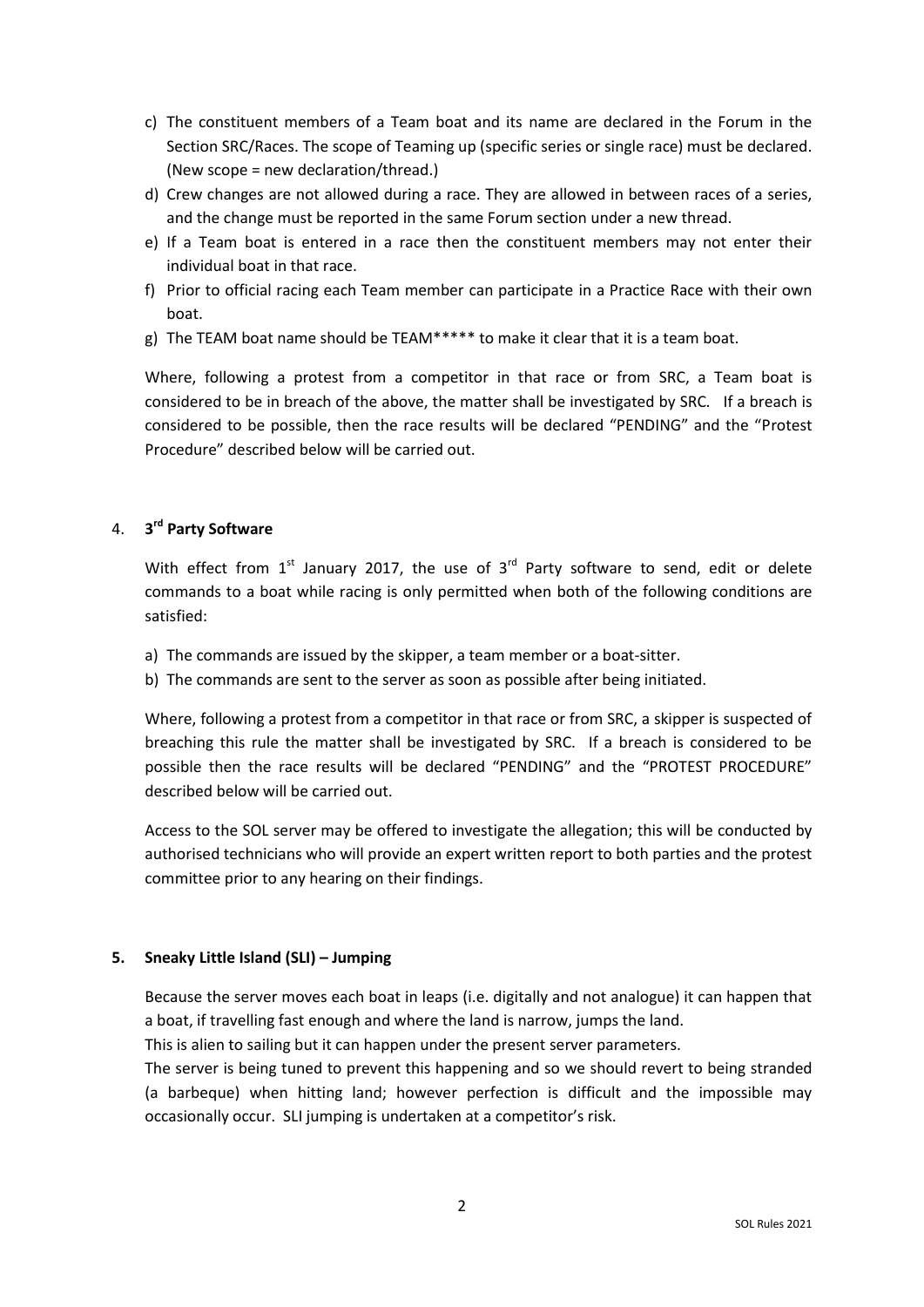### **6. Manners**

SOL is open to all across the world and so there will be a wide range of ages, ethnic origins, etc. on line during the day. This width of an audience must be borne in mind when engaging in Chat or the Forums.

Accordingly, it is not acceptable for an individual to raise topics either that are not suitable for such an audience or in a manner that is equally unacceptable. Any such incident should be reported to SOL Operations who, after due consideration, may issue a private or public warning to the individual to abide by the rules. If this fails to rectify the problem, SOL Operations may decide to report the individual to SRC for further action.

### **7. Publication and penalties**

It is recognised that the SOL membership is a relaxed but competitive group who come to SOL for pleasure, friendship and companionship. The rules under which this is offered should be transparent and equally open to development.

Accordingly, at the beginning of each year these rules will be re-published, carrying eventual modifications that may be suggested by the entire community ahead of time, and considered valid by SRC.

In general, penalties will be in the area of redressing the score of the race/s where the breach has been committed and one or more boats declared DSQ.

If the DSQ boat is a SYC member, the score will change and the race result will be redressed.

In case of non SYC member boats, i.e. where DSQ boat points would not change, the race will be redressed and a decision as to making the offending boat inactive for a number of races will be contemplated.

Severe or persistent breaches of these rules may result in SRC issuing an exclusion from race(s) and/or reporting the breach to NAVSIM AB to consider banning the offender from the platform.

### **8. Protest Procedure**

Protests can be presented to SRC by any boat in that race actually departed from the start by means of an email to [src@sailonline.org](mailto:src@sailonline.org) up until 24 hours after the first boat in that race has finished the race. This time limit is also valid for SRC to open a protest case "ex officio".

The protest must contain sufficient information for SRC to make a preliminary investigation of the alleged case of breach.